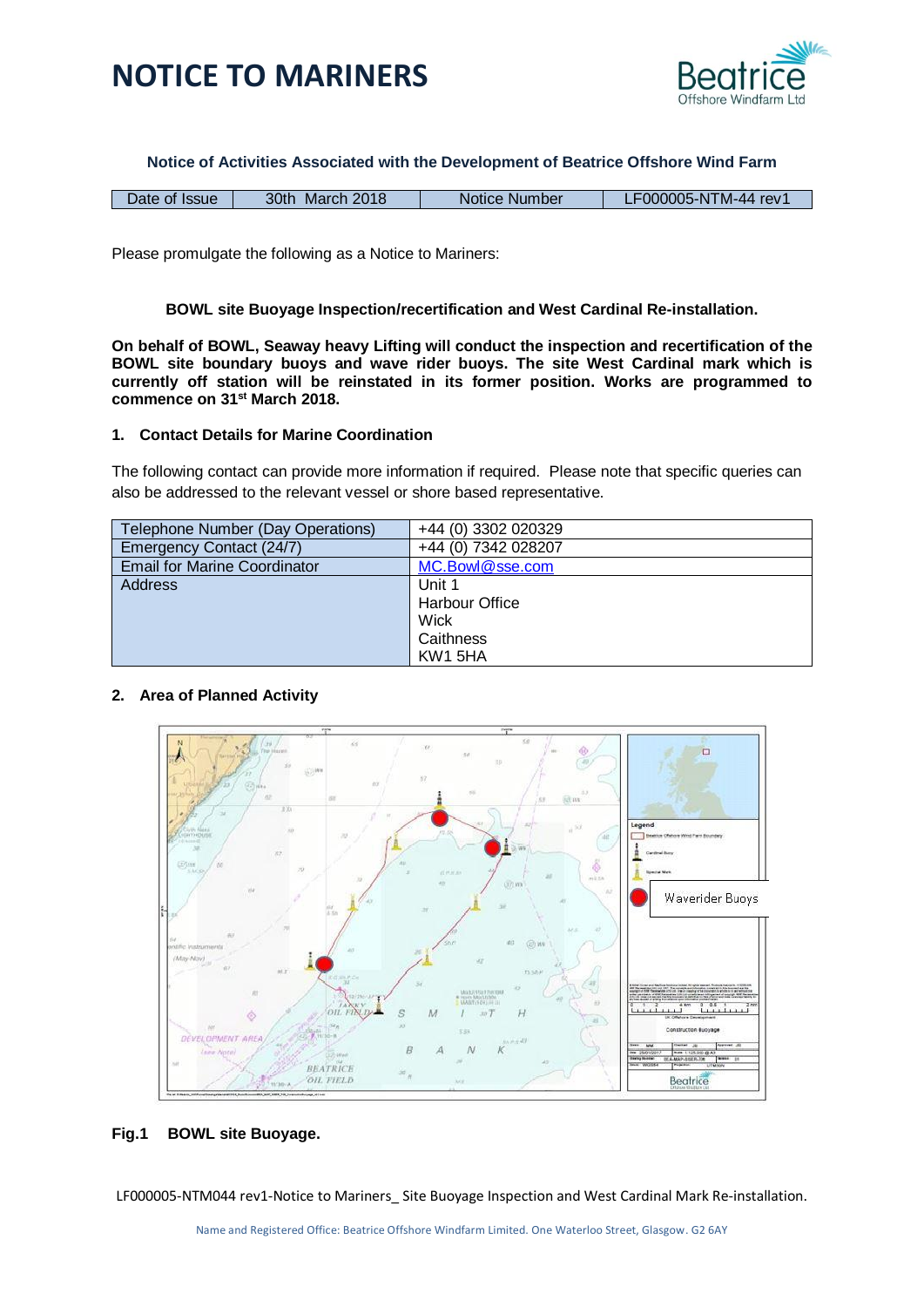# **NOTICE TO MARINERS**



## **Buoys to be inspected and recertified.**

| <b>Name</b>                          | <b>Coordinates (WGS84)</b>                       | <b>Characteristics</b>                                                                                                    |
|--------------------------------------|--------------------------------------------------|---------------------------------------------------------------------------------------------------------------------------|
| Beatrice OWF, Special Mark<br>No.1   | $58^{\circ}$ 12.76'N<br>002 <sup>0</sup> 51.58'W | Yellow Special Mark 'X', Yellow Pillar, FI Y 5s Light                                                                     |
| Beatrice OWF, Special Mark<br>No.2   | $58^0$ 15.36'N<br>002 <sup>0</sup> 47.66'W       | Yellow Special Mark 'X', Yellow Pillar, FI Y 5s Light                                                                     |
| Beatrice OWF, Special Mark<br>No.3   | 58°18.22'N<br>002 <sup>0</sup> 54.24'W           | Yellow Special Mark 'X', Yellow Pillar, FI Y 5s Light                                                                     |
| Beatrice OWF, Special Mark<br>No.4   | $58^0$ 15.34'N<br>002 <sup>0</sup> 57.80'W       | Yellow Special Mark 'X', Yellow Pillar, FI Y 5s Light                                                                     |
| Beatrice OWF, East Cardinal<br>Mark  | $58^0$ 18.00'N<br>002 <sup>0</sup> 45.11'W       | East Cardinal shaped topmark, VQ(3) 5s light and<br><b>AIS</b>                                                            |
| Beatrice OWF, South Cardinal<br>Mark | $58^0$ 10.43'N<br>002º 55.83'W                   | South Cardinal shaped topmark, VQ(6) +LFI 10s<br>light and AIS                                                            |
| Beatrice OWF, North Cardinal<br>Mark | $58^{\circ}$ 20.21'N<br>002º 50.58'W             | North Cardinal shaped topmark, QW light and AIS                                                                           |
| North Wave Rider Buoy                | 58° 19.882'N<br>002° 50.553'W                    | LED Flashlight Antenna with integrated LED<br>flasher, colour yellow, 5 flashes every 20 s, length<br>of antenna is 35 cm |
| East Wave Rider Buoy                 | 58° 18.005'N<br>002° 45.369'W                    | LED Flashlight Antenna with integrated LED<br>flasher, colour yellow, 5 flashes every 20 s, length<br>of antenna is 35 cm |
| West Wave Rider Buoy                 | 58° 12.6'N<br>003° 00.869'W                      | LED Flashlight Antenna with integrated LED<br>flasher, colour yellow,5 flashes every 20 s, length<br>of antenna is 35 cm  |



## **Fig 2 West Cardinal to be reinstated.**

LF000005-NTM044 rev1-Notice to Mariners\_ Site Buoyage Inspection and West Cardinal Mark Re-installation.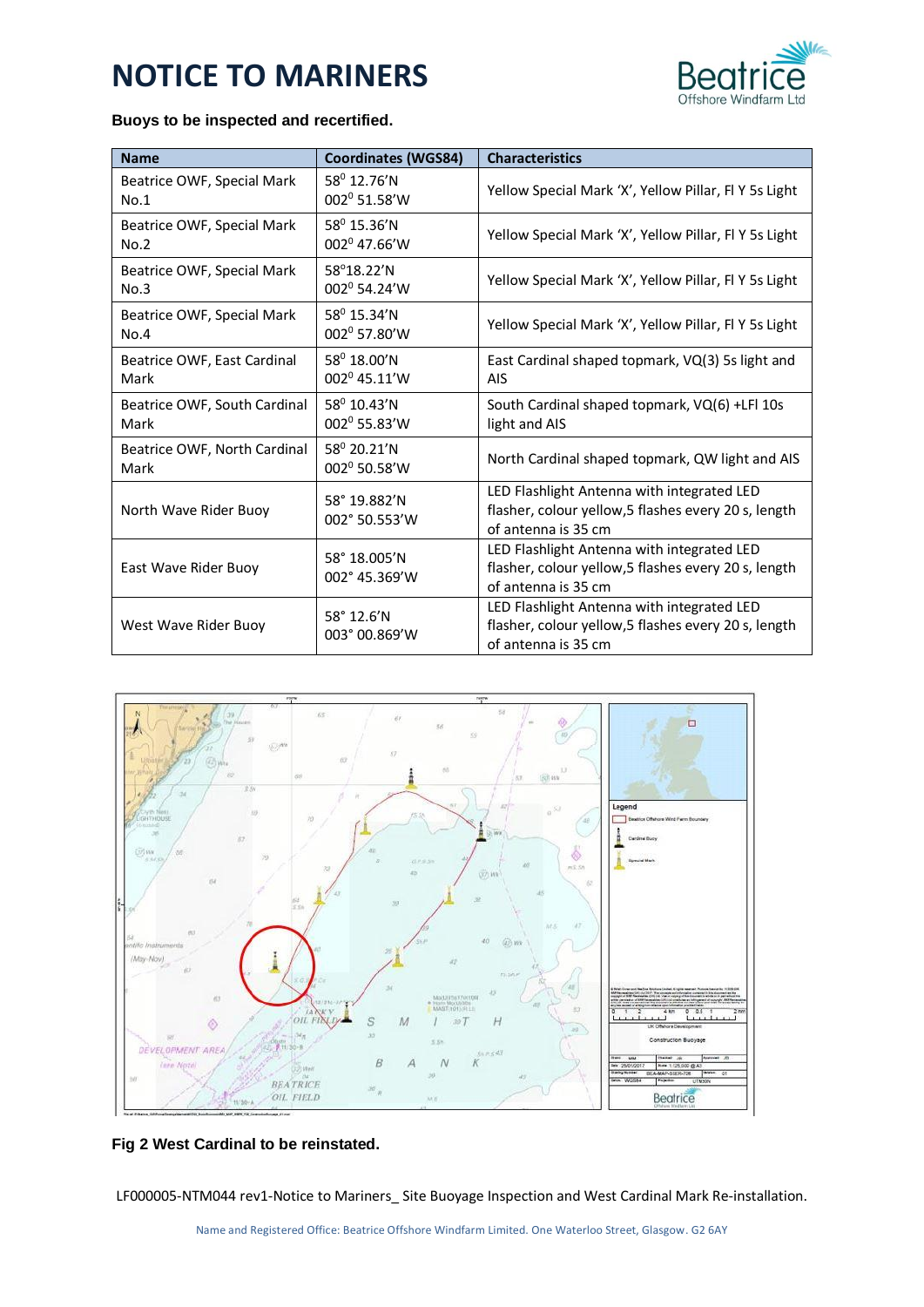# **NOTICE TO MARINERS**



| <b>Name</b>                 | <b>Coordinates (WGS84)</b>        | <b>Characteristics</b>                         |
|-----------------------------|-----------------------------------|------------------------------------------------|
| Beatrice OWF. West Cardinal | $+58^{\rm o}$ 12.56 $^{\prime}$ N | West Cardinal shaped top mark, VQ(9) 10s light |
| Mark                        | 003° 01.32'W                      | and AIS                                        |

## **3. Activity Description**

On behalf of BOWL, Seaway Heavy Lifting using the multicat vessel C-Fenna will carry out the inspection and recertification of the buoyage that marks the boundaries of the Beatrice Offshore Windfarm. The site wave rider weather buoys will also be inspected and recertified. During this operation the site West Cardinal Mark will be reinstated in position. The West Cardinal Mark has been off station since  $7<sup>th</sup>$  March 2018, BOWL Notice to Mariners 41 refers. Works are to commence on the 31st of March 2018.

## 4. **Vessels Associated with the Activity**

The vessel involved with the described operation is C-Fenna

| <b>C-Fenna</b>                                       |                                                                     |  |
|------------------------------------------------------|---------------------------------------------------------------------|--|
| <b>General Description and</b><br><b>Dimensions:</b> | Multicat workboat L:26.5m / B:11.0m                                 |  |
| <b>Call Sign:</b>                                    | MBAH3                                                               |  |
| <b>MMSI:</b>                                         | 232008023                                                           |  |
| <b>Onshore Representative:</b>                       | Danny Sprangers<br>Seaway Heavy Lifting Marine Coordination Manager |  |
|                                                      |                                                                     |  |

## **5. General Safety Advice**

All vessels engaged in the construction activity will exhibit appropriate lights and shapes prescribed by the International Regulations for Preventing Collisions at Sea; relative to their operations. All vessels engaged in the activity will also transmit an Automatic Identification System (AIS) message.

Use of Safety Zones within the Beatrice Offshore Windfarm Construction Area:

LF000005-NTM044 rev1-Notice to Mariners\_ Site Buoyage Inspection and West Cardinal Mark Re-installation.